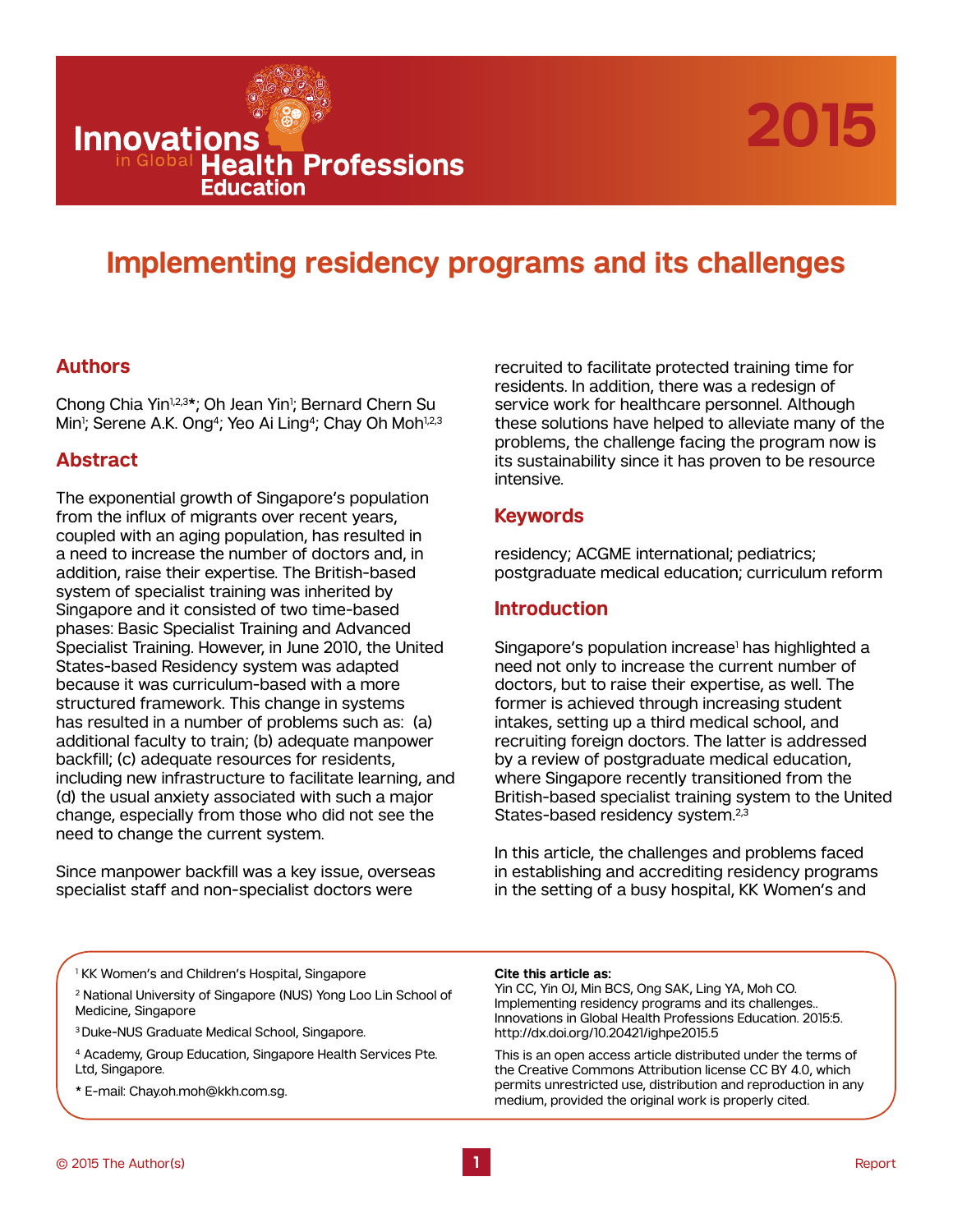Children's Hospital (KKH), are reviewed. Solutions employed, as well as local adaptations, are also discussed.

### **KK Women's and Children's Hospital**

KKH is Singapore's only integrated hospital for women and children, and one of the largest children's hospital in the region. KKH, originally known as Kandang Kerbau Hospital, opened in 1924 with 30 beds and 12 children's cots and catered mainly to women's healthcare, particularly obstetrics and gynecology (O&G). In 1997, KK Hospital was renamed KK Women's and Children's Hospital, reflecting its expanded role in both O&G and Pediatrics. Today, the 830-bed hospital is a Joint Commission International accredited hospital and a tertiary referral center for the nation regarding high risk obstetrical cases, state-of-the art gynecological evaluation and treatment, pediatrics, and life-saving neonatology.

KKH has seen a steady increase in workload yearly; by 2009, KKH was averaging 170,000 in Children's Emergency attendance (with an average of 450 per day), 22,000 inpatient admissions, 100,000 outpatient visits, and 600 Pediatric Intensive Care Unit and 1400 Neonatal Intensive Care Unit admissions. However, manpower was limited, with only 71 full-time specialist staff and three part-time specialist staff, a result of the Ministry of Health's (MOH) policy to restrict the number of sponsored training positions to six per year in pediatrics.

# **Comparing old and new systems**

Singapore inherited a United Kingdom-based system of specialist training, which consisted of two phases: Basic Specialty Training (BST), and Advanced Specialty Training (AST). This system of specialist training involved skill-based clinical training and a summative examination of two to three years of BST, followed by three years of AST. Progression in training was time-based with an emphasis on the summative examination, consisting of either the specialist Member of the Royal College of Pediatricians and Child Health (MRCPCH), or the local Master of Medicine (M.Med) Pediatrics examination. Learning was opportunistic and dependent on the motivation of learners and faculty. This system came under tremendous stress in institutions with limited

manpower situations, in which patient care was naturally prioritized and education placed on the back burner.

Since July 2010, MOH has started a new United States-based residency system. In the United States, residency programs are accredited by the Accreditation Council for Graduate Medical Education (ACGME), and international graduate medical education programs are accredited by ACGMEinternational, or ACGME-I. The residency model has a structured training framework and a curriculum based on the six core competencies: patient care, medical knowledge, practice-based learning and improvement, interpersonal and communication skills, professionalism, and systems-based practice. One notable difference with this new system are the regular formative evaluations, which ensure a continual review of the learner's progress (Figure 1).

In the previous system, trainees underwent sixmonthly rotations, which may have taken place in different hospitals, but under the residency program, residents now stay with the Sponsoring Institution (SI) for at least three years. This provides an opportunity for a continuous curriculum and supervision.

In the past, education was embedded in a doctor's clinical role, and clinicians were expected to carry out clinical duties and teach simultaneously (Figure 1). However, ACGME advocated adequate support for an environment conducive to learning, for residents as well as faculty. Therefore, a better balance is struck between education and clinical duties.

MOH implemented the new residency program with aims to improve training of doctors in both acute and primary care settings, promote postgraduate medical education as integral to the professional development of a doctor, and to cope with the anticipated surge in postgraduate trainees.

# **Problems encountered with the implementation of the new system**

The problems encountered can be separated into three categories: (a) general concerns faced with implementation of change to existing systems; (b) problems specific to KKH, and (c) additional local requirements.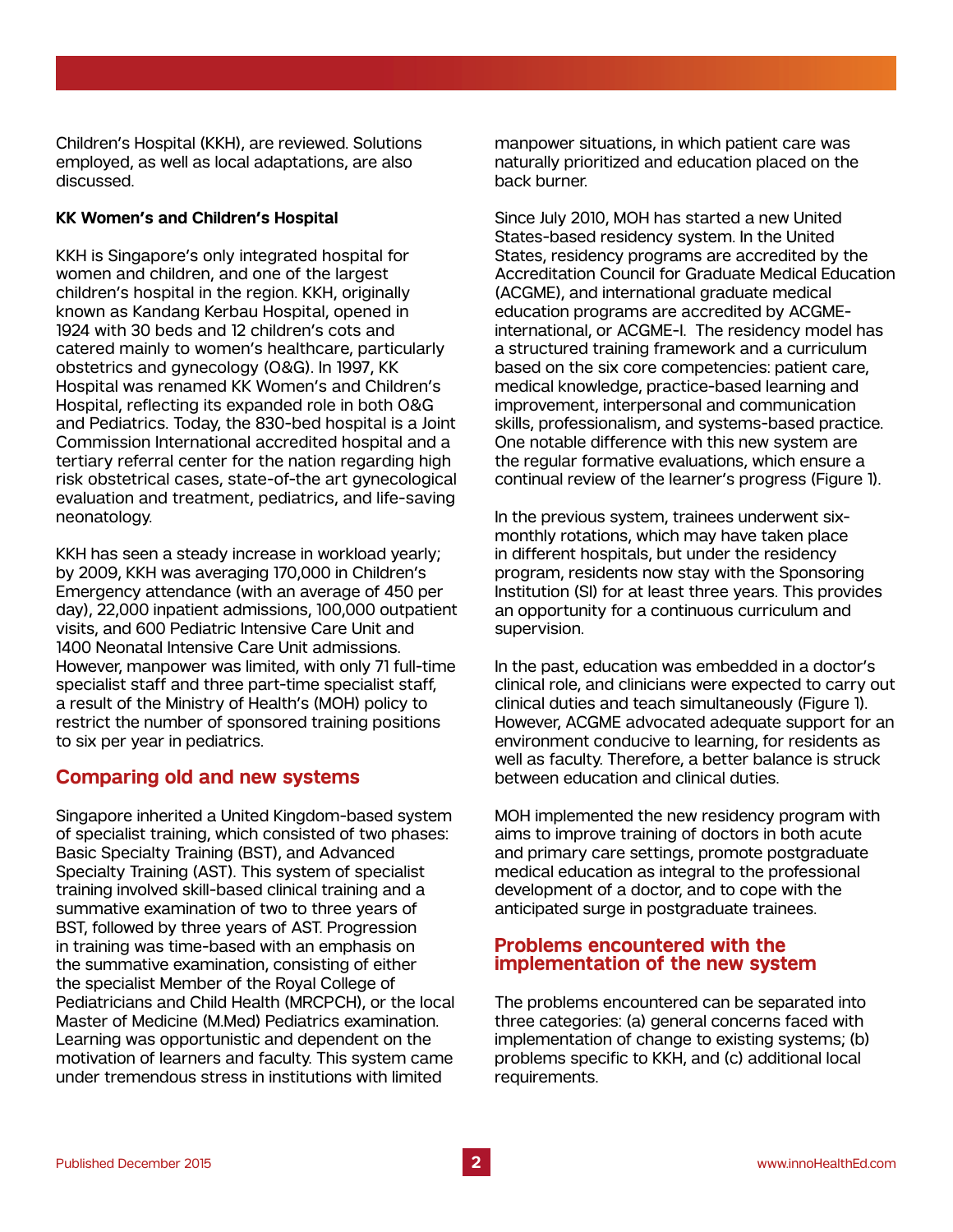

MBBS: (Bachelor of Medicine, Bachelor of Surgery); M.Med: Masters of Medicine; MRCPCH: Member of the Royal College of Paediatricians and Child Health; ITE: In-Training Exams; PME: Paediatric Medicine Examination

**Figure 1.** Pediatrics residency program compared with the previous program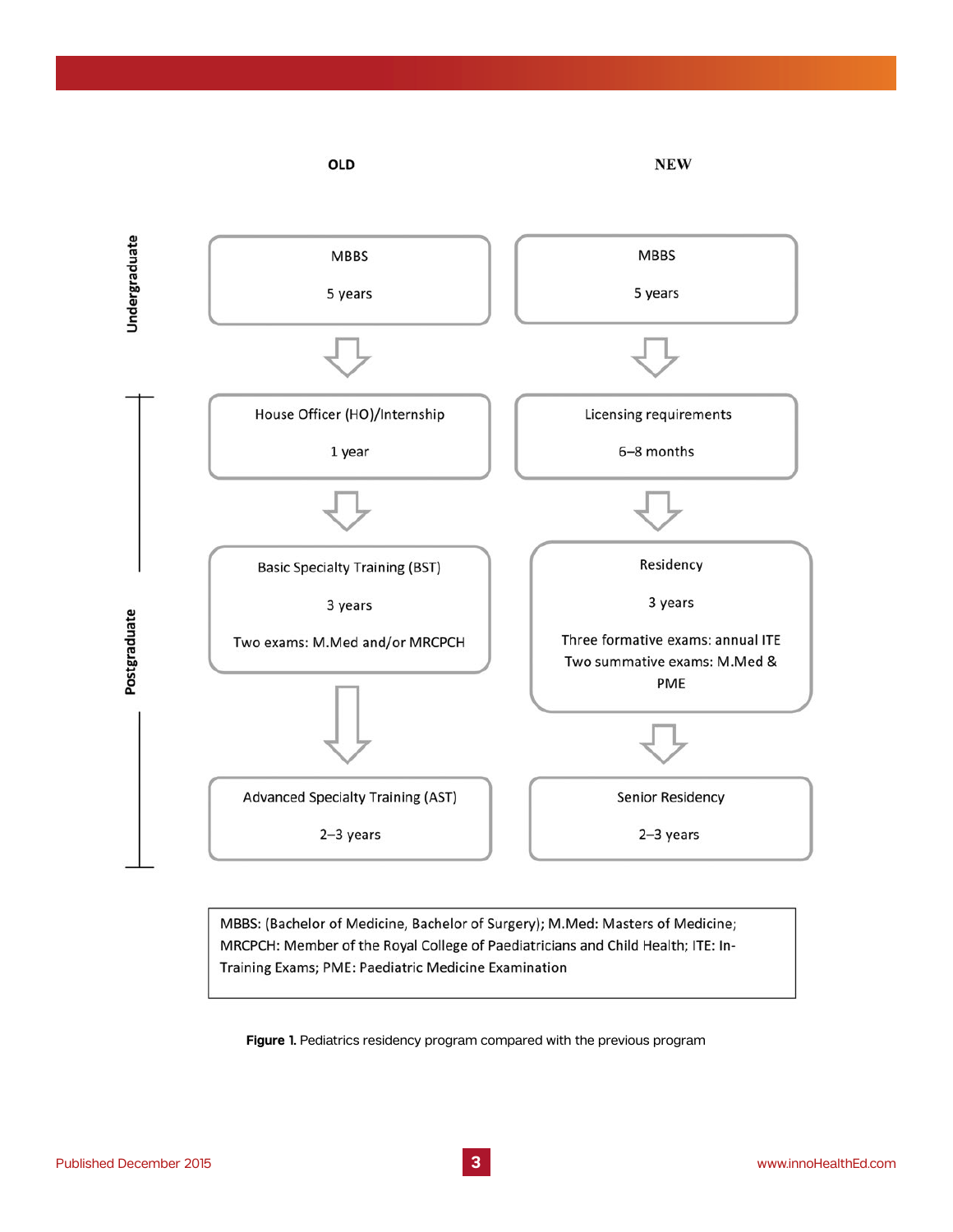#### **General concerns**

Difficulties encountered with the implementation of the new residency system included: (a) additional faculty to train; (b) adequate manpower backfill; (c) adequate resources for residents, including new infrastructure to facilitate learning, and (d) the usual anxiety associated with a major change, especially from those who did not see the need to change the current system.

There was already a shortage of staff, with many institutions having unfilled positions. Furthermore, ACGME-I requirements stipulate a ratio of one core faculty to six residents for residency, and a ratio of one faculty to two residents for senior residency, and that educators and residents are both given protected time for education. Thus, recruitment of overseas specialist staff, particularly those with a strong interest in education, would be necessary. At the same time, extra personnel to help take over part of the service load, would also have to be recruited. In the past, trainees functioned as any other intern or medical officer. Now under the ACGME framework, residents play the role of learners rather than clinical staff, thus junior staff had to be recruited to assist with the service load of residents.

In addition, an environment conducive to learning, a place for residents to interact, adequate learning resources, and accessibility to updated information, which translates to easy computer access, are ACGME requirements that were either not present or lacking in most institutions. Outpatient clinics with strategic templates for planned appointments to allow residents to clerk, examine, and interact with faculty were also necessary. Hence, more space was required for educational purposes.

This venture has proven to be resource and cost intensive. The challenges facing the program are in its capacity of meeting all the requirements from ACGME, and its sustainability in the long term.

In the interim period where there were significant numbers of inflight trainees from the previous system, the issues of fairness and equitability were important. Trainees felt that they had been marginalized and feared that they would be made to assume additional workload from the residents. In addition, as the intake of residents was not subjected to a mandatory cap and that number was expected to increase, the trainees were worried about competition with residents for resources.

#### **Problems specific to KKH**

The decision to change the postgraduate training program in 2009 came at a time in which the institution was facing a severe manpower shortage and dealing with a surge in attrition, as new private practice groups pulled specialists away from the hospital. KKH is a hospital primarily focused on clinical service and is also a member of SingHealth, Singapore's largest healthcare provider, which had the largest number of trainees and fellows, and would naturally be the most affected by the proposed changes.

Pediatrics was one of the first five specialties chosen to launch the new residency programs, and the institution had to prepare for external accreditation by ACGME-I. Furthermore, an additional program, O&G Residency, was to be launched the following year. KKH is a hospital primarily focused on clinical service, and both teaching faculty and trainees have a heavy clinical workload and service commitment. Hence, many staff and faculty members were unable to devote additional time and effort to the program.

As an institution focused primarily on clinical care, there was a need to have a mindset change to view education as one of the key pillars for the hospital's growth and development plan. Furthermore, KKH was heavily committed to supporting undergraduate medical, nursing, and allied health education. KKH had to provide the capacity to meet the needs of the other SI-sponsored programs, such as Pediatric Emergency Medicine, Pediatric and Gynecological Pathology, Women's Psychiatry, Pediatric Surgery, and Family Medicine, despite struggling to meet internal institutional needs for our anchor programs of Pediatrics and O&G.

#### **Additional local requirements**

The United States residency format was only adapted and not wholly adopted; certain past requirements were still maintained. For instance, for the Pediatric program, all first year residents have to complete an additional eight months of broadbased training in Internal Medicine and General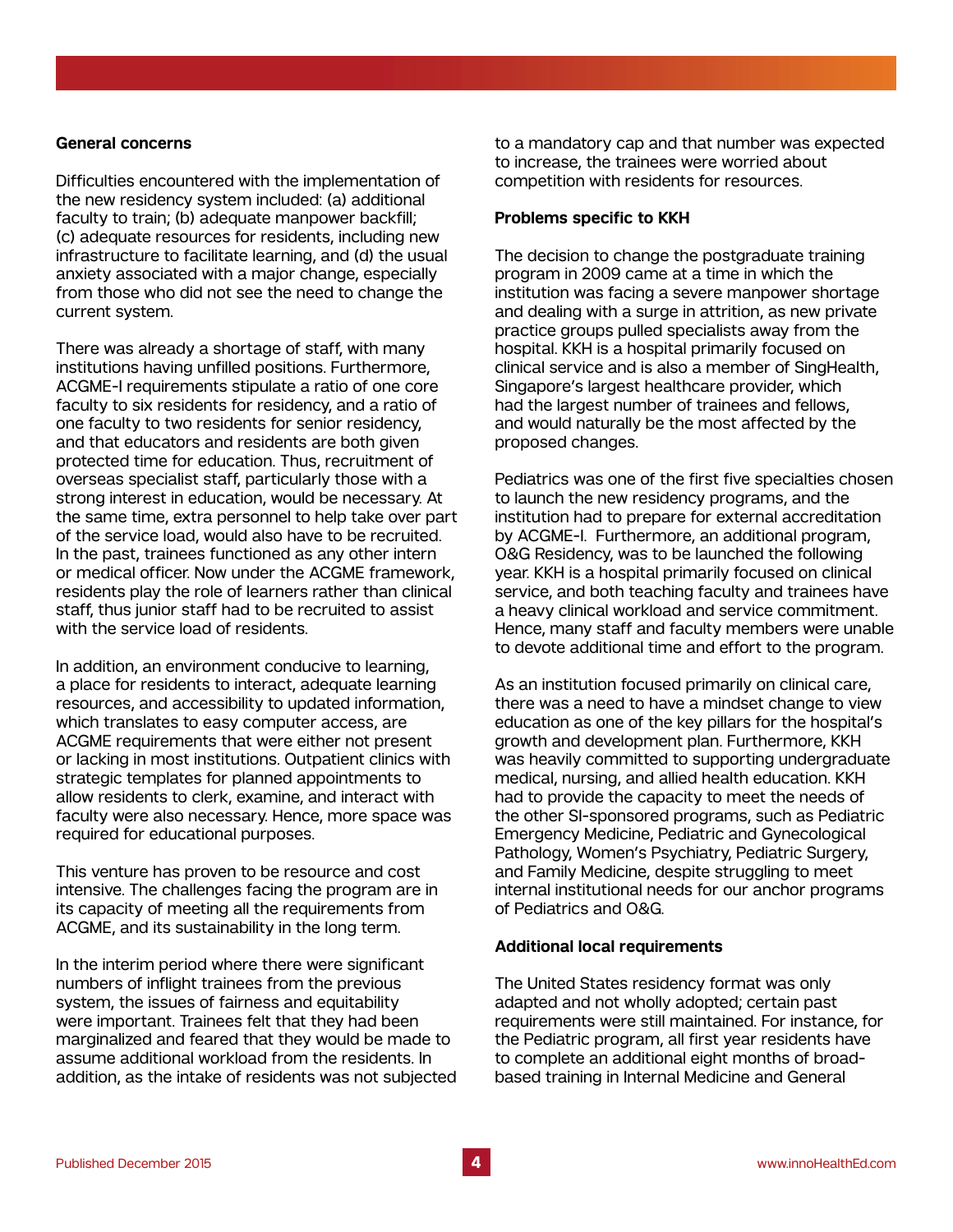Surgery before starting Pediatric rotations, thus the local Pediatric program is 44 months instead of 36 months long.

In addition to the annual In-Training Exams (ITE) in Pediatrics, which are required as part of a United States accredited program, residents also need to pass the M.Med (Pediatrics) and MRCPCH exams. Furthermore, unlike the United States residency program, which allows residents who have completed three years of residency to be Board certified and to practice independently as community pediatricians or hospitalists, local residents have to undergo an additional three years of Senior Residency and pass an exit examination before they are certified as a specialist pediatrician by the Specialist Accreditation Board (SAB) in Singapore. SAB does not have an equivalent board certification after three years of residency; therefore even if residents are certain that they only wanted to be community pediatricians, they have no alternative except to complete further training before they can leave for independent practice in child health. This is an anomaly in the Singapore system, whereby after one year of internship after undergraduate medical school, a doctor can leave for independent practice to treat adults and children as a General Practitioner. Conversely, a Pediatric resident who has completed three years of structured training in Pediatrics is not recognized as a competent community pediatrician.

The O&G Residency program, on the other hand, is a four-year ACGME-I accredited program, instead of the usual three years in ACGME. Residents undergo an annual in-training exam, called the Council on Resident Education in Obstetrics and Gynecology (O&G) examination. Residents are also required to complete an intermediate examination and in addition, a postgraduate examination to complete their residencies.

### **Resources allocated**

Funding and resources were pledged by MOH to help set up these new residency programs. Funding and resources were used to provide (a) new infrastructure to facilitate learning, (b) adequate manpower backfill to allow service staff time for training, (c) additional faculty to train residents, and (d) to engage the team from the United States ACGME-I to provide training to the Designated

Institutional Officer (DIO), Assistant Designated Institutional Officer (ADIO), Program Directors (PD), Program Coordinators (PC), and faculty.

Hardware, such as computers, was easy to procure, but space was a constraint in KKH. Despite additional funding for backfill, the problem of finding skilled staff remained. Funds were also used to train faculty in mentoring, giving feedback, and making standardized evaluations.

#### **Solutions**

The DIO oversees all Residency programs, and the ADIO position was created to facilitate coordination of Residency program affairs in KKH. A trip to the annual ACGME Conference in 2009 was helpful in learning about the structure, framework of supervision and evaluation, and the concepts of competency-based formative evaluation. Visits were also organized to a few residency centers in the United States to learn about the logistics of organizing residency programs.

As KKH prepared for accreditation, foreign specialists were brought in, particularly those with a strong interest in pedagogy. It was also valuable to recruit specialists who had been immersed in residency programs during their training. They brought with them the knowledge and contributed their personal experiences regarding the ACGME Residency program. In addition, non-specialist doctors were recruited to help maintain the service load to facilitate protected training time for residents. Moreover, swift action was necessary, and resources were needed, even before funding from MOH came in.

In consultation with MOH, KKH advocated for the redesign of service work of healthcare personnel. It was proposed that tasks such as routine phlebotomy and intravenous cannulation be taken over by patient care assistants. The nursing team rendered support in hiring and training phlebotomists and venous access teams. In addition, with the Medical Board's approval, experienced nurses were specially selected and appointed and trained to take over some of the roles of junior residents. After a month of lectures and four months of training, these nurses could clerk, examine, and perform simple procedures for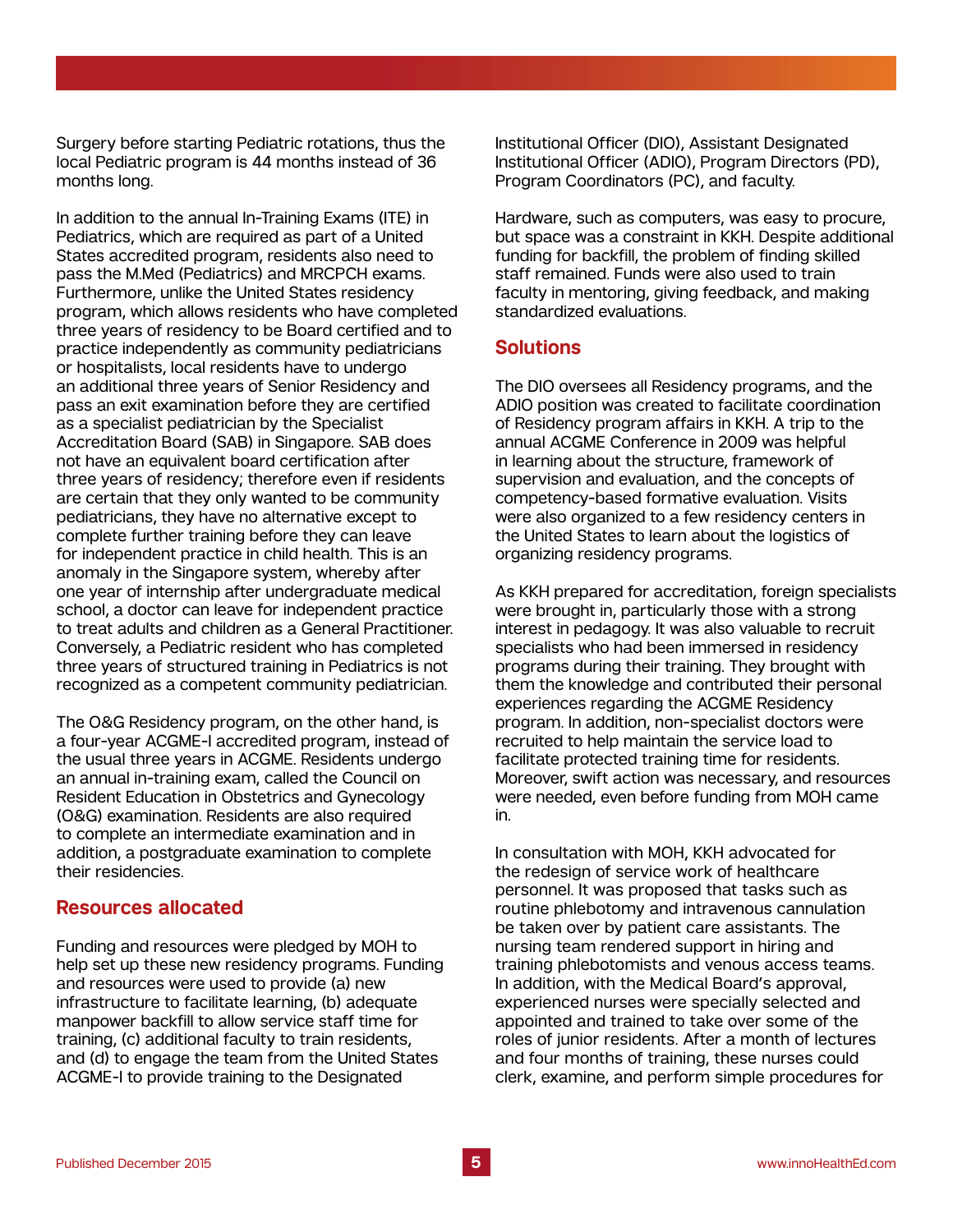three common conditions in patients above three years of age: gastroenteritis, upper respiratory tract infections, and urinary tract infections. These Resident Nurses became critical partners in ensuring protected learning time for residents, and in maintaining a high standard of clinical care. This example also highlights the need for strong support from all involved. The advice "ensure that people are on board and on your side"4 was often echoed by others involved in ambitious programs of change.

Examining the new curriculum, two of the six core competencies (practice-based learning and improvement, and system-based practice) were identified as new. To help in teaching the core competencies, a comprehensive training program was constructed, which was useful for the PD, who prepared the curriculum, rotations, evaluation tools, and Program Information Form.

KKH's strong collaboration with Duke-NUS on undergraduate medical training helped to build a strong relationship with Duke University in the United States. It was with the help of many individuals previously involved in residency programs that we managed to reduce the obstacles of this transitional journey.

The ADIO met with residents frequently to listen to their challenges. This was critical for the initial period since they were highly anxious about this new program. It was through these interactions that gaps were identified and solutions explored. For example, residents were concerned about long night duties, which followed the 24+6 rule (continuous on-site duty not exceeding 24 hours, and may remain for up to six additional hours for didactic activities, transfer care of patients, and to conduct outpatient clinics). This resulted in excessive fatigue and residents needed time to recover from call, thus limiting time for self-study. Residents were encouraged to explore alternatives, including the United States night float system. Eventually, O&G adopted the night float system while Pediatric residents negotiated to pilot a 24-hour night call system. In the past, doctors on call stayed on duty beyond 24 hours, averaging 30–36 hours per call. Now, the on-call resident will hand over clinical duties the following morning and leave at 24 hours. This prevented fatigue in doctors, which translated to improved patient care during the nightshift.

# **Conclusion**

Lam and Lam<sup>5</sup> noted in a survey of Asian countries that reformed medical education in Asia, though based on Western models, is adapted locally to the cultural and community needs. Singapore has put together a modified residency program, certified by ACGME-I but with local content and additional ministry requirements. Since Singapore is the first country outside of the United States to achieve successful accreditation of residency programs, our experience may serve as a blueprint for other hospitals interested in implementing similar postgraduate medical education programs.

As a new hybrid program, further changes are fully expected. Although these solutions have helped to alleviate many problems, the challenge now is its sustainability. One continuing challenge faced by the DIO and ADIO is helping the PD, faculty, and residents comprehend, understand, come to terms with, and prepare for changes ahead. It is also the role of the DIO and ADIO to provide feedback and advocate for the best learning experience for residents, who are our pipeline in providing sustainable, high quality, and affordable care.

**Acknowledgements**: It was the timely assistance of Professor Katheryn Adoloseck of the Graduate Medical Education office, Duke University Health System, that helped us navigate the complexity of the Institutional requirements.

The authors are also grateful to Dr. Colin Song (past DIO), A/Prof Lim Boon Leng (current DIO)and A/ Prof Goh Siang Hiong (ADIO from Changi General Hospital) for their support and guidance.

**Disclosures**: No funding or financial support was received for this manuscript. Ethical approval was not applicable, and this work had not been previously presented.

# **References**

1. Singapore Department of Statistics, Ministry of Trade and Industry [Internet]. Census of Population 2010 Statistical Release 1. Demographic characteristics, education, language and religion [cited 2015 Nov 30]. Available from http://www.singstat.gov.